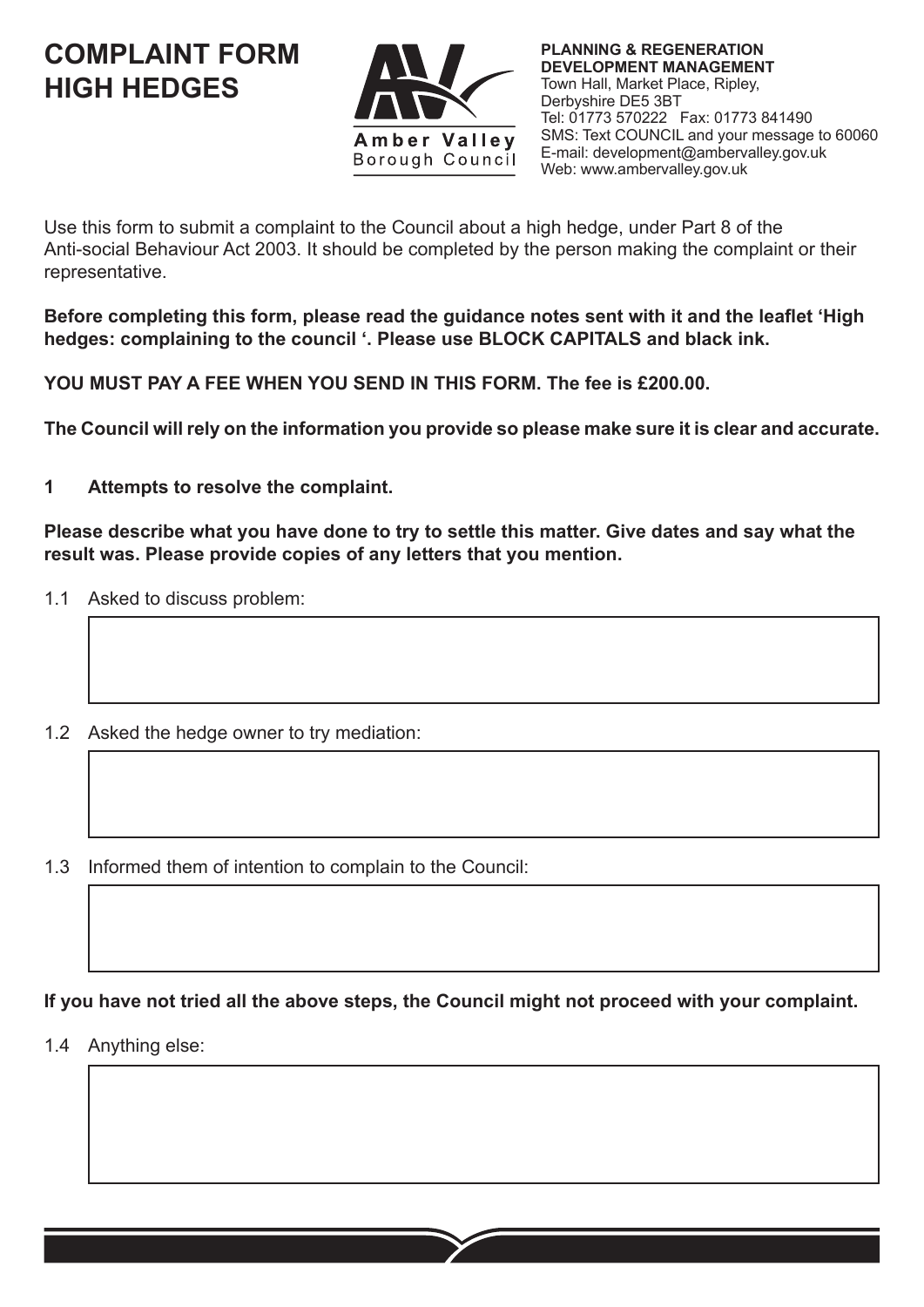## **2 Criteria for making a complaint.**

### **About the hedge:**

2.1 Is the hedge - or the portion that is causing problems - made up of a line of 2 or more trees or shrubs?



2.2 Is it mostly evergreen or semi-evergreen?

| Yes: L | No: |
|--------|-----|
|        |     |
|        |     |

2.3 Is it more than 2 metres above ground level?



2.4 Even though there are gaps in the foliage or between the trees, is the hedge still capable of obstructing light or views?

| Yes: $L$ | No: |
|----------|-----|

2.5 Is it growing on land owned by someone else?

| Yes: L | No: |
|--------|-----|
|        |     |

## **Who can complain:**

2.6 Is the complainant the owner or occupier (e.g. tenant) of the property affected by the hedge?

**Yes: No:**

Please delete whichever does not apply: **Owner / Occupier**

2.7 Is the property residential?

| Yes: L | No: |
|--------|-----|
|        |     |



**If you have answered 'No' to any of the questions in this section, the criteria have not been met and so the Council cannot consider your complaint.**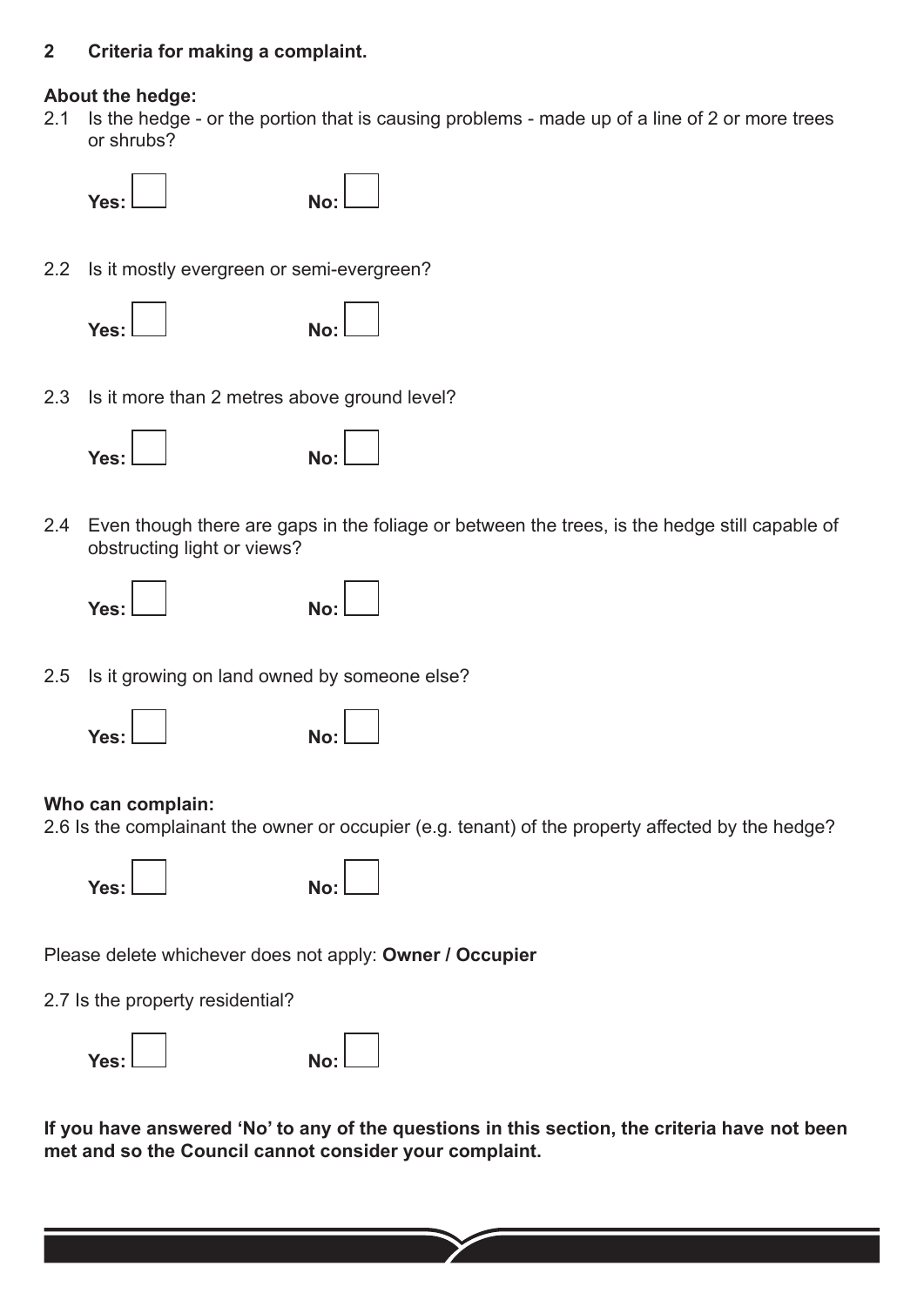# **3 Grounds of complaint.**

Please describe the problems actually experienced as a result of the hedge being too tall, and say how serious they are. It will save time and help your case if you stick to the facts and provide all relevant information to back up the points you are making.

To help the Council understand your situation, please provide a photo of the hedge and a plan or sketch of both the sites where the hedge is growing and the property it is affecting, with the hedge clearly marked on it.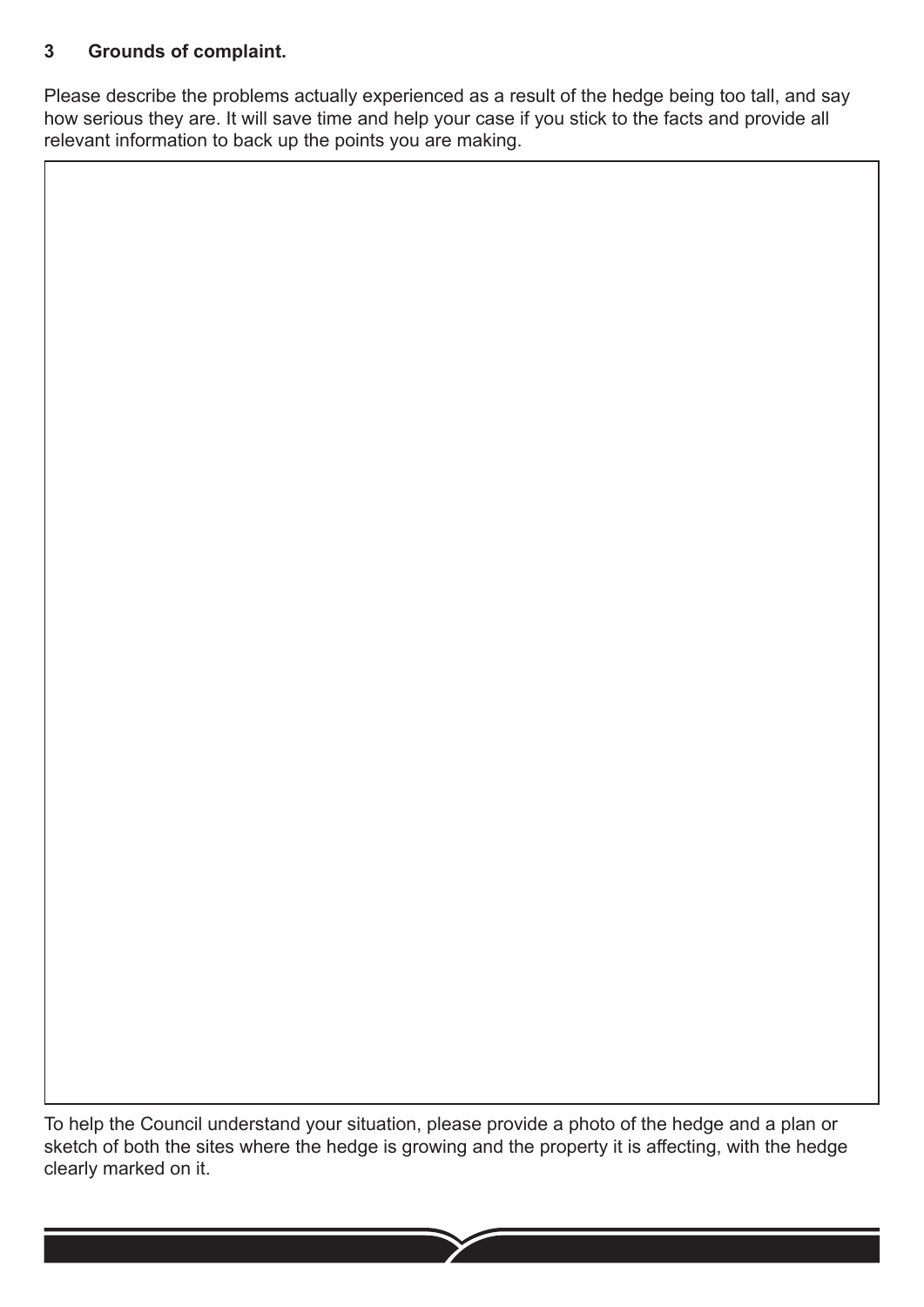### **4 Previous complaints to the Council.**

4.1 Has a formal complaint been made to the Council before about this hedge?

| Yes: L | No: |
|--------|-----|

4.2 If you have ticked 'Yes', do you know the date and/or the reference number of the Council's decision letter?

| Ref number: |  |
|-------------|--|

4.3 What has changed since the Council last looked at this?



**If nothing has altered, the Council might not proceed with your complaint.**

### **5 Who's who/the parties.**

5.1 Complainant's contact details:

| Name:                     | Title: I | Forename: | Surname:  |
|---------------------------|----------|-----------|-----------|
| <b>Address:</b>           |          |           |           |
| City/Town:                |          |           |           |
| <b>County:</b>            |          |           | Postcode: |
| Daytime telephone number: |          |           |           |
| Mobile telephone number:  |          |           |           |
| Fax number:               |          |           |           |
| E-mail:                   |          |           |           |

Is the complainant content for us to contact them by e-mail, at the address provided?

**Yes: No:**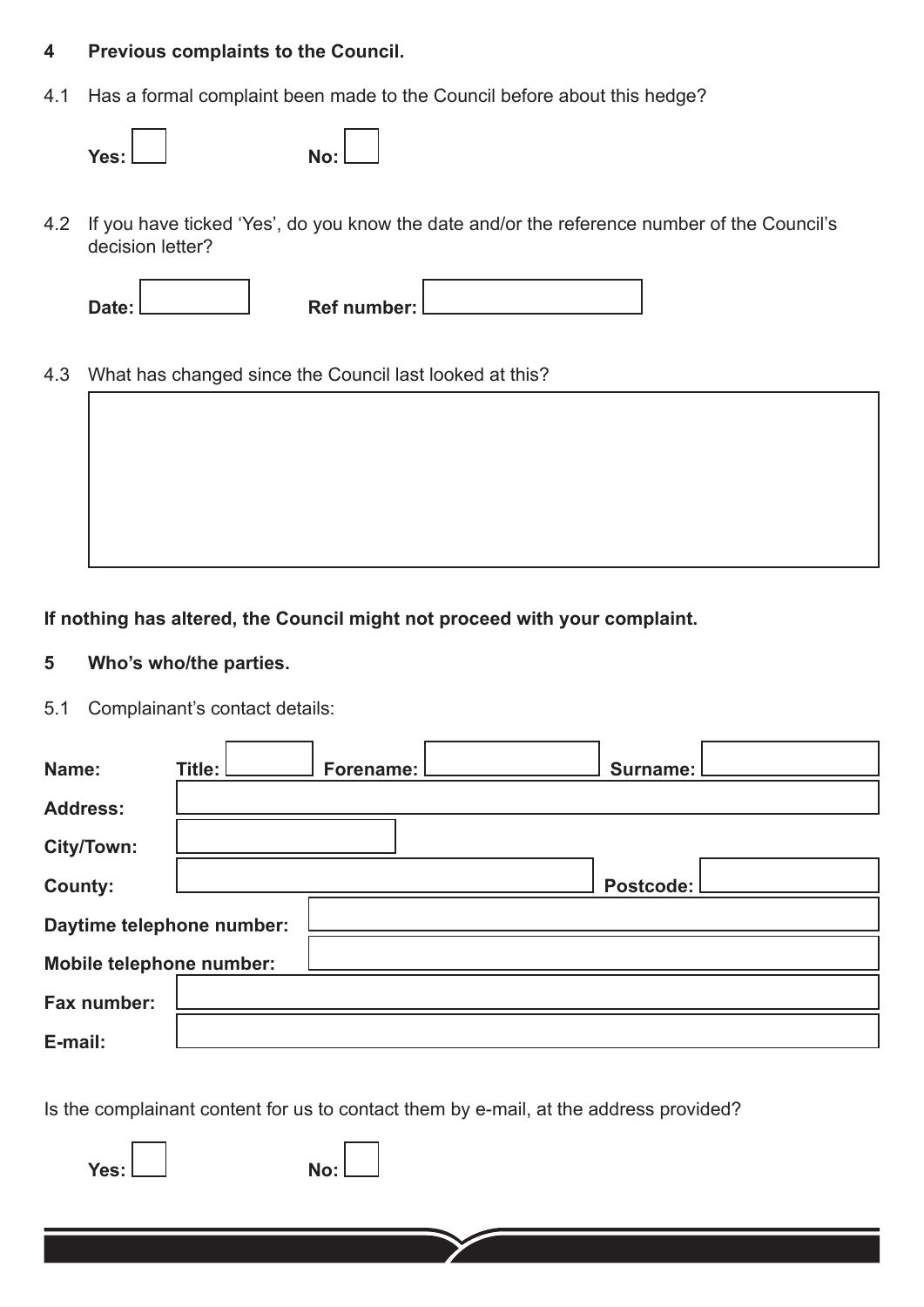5.2 Address of the property affected by the hedge and name of the person living there, if different to 5.1.

| Name:                     | Title: | Forename: I | Surname: I |  |
|---------------------------|--------|-------------|------------|--|
| <b>Address:</b>           |        |             |            |  |
| City/Town:                |        |             |            |  |
| <b>County:</b>            |        |             | Postcode:  |  |
| Daytime telephone number: |        |             |            |  |
| Mobile telephone number:  |        |             |            |  |
| Fax number:               |        |             |            |  |
| E-mail:                   |        |             |            |  |

5.3 Contact details for Agent or other person acting on behalf of the complainant (if any).

| Name:                     | Title: | Forename: | Surname:  |
|---------------------------|--------|-----------|-----------|
| <b>Address:</b>           |        |           |           |
| City/Town:                |        |           |           |
| <b>County:</b>            |        |           | Postcode: |
| Daytime telephone number: |        |           |           |
| Mobile telephone number:  |        |           |           |
| Fax number:               |        |           |           |
| E-mail:                   |        |           |           |

Is the Agent, or other person named above, content for us to contact them by e-mail at the address provided?

**Yes: No: No:**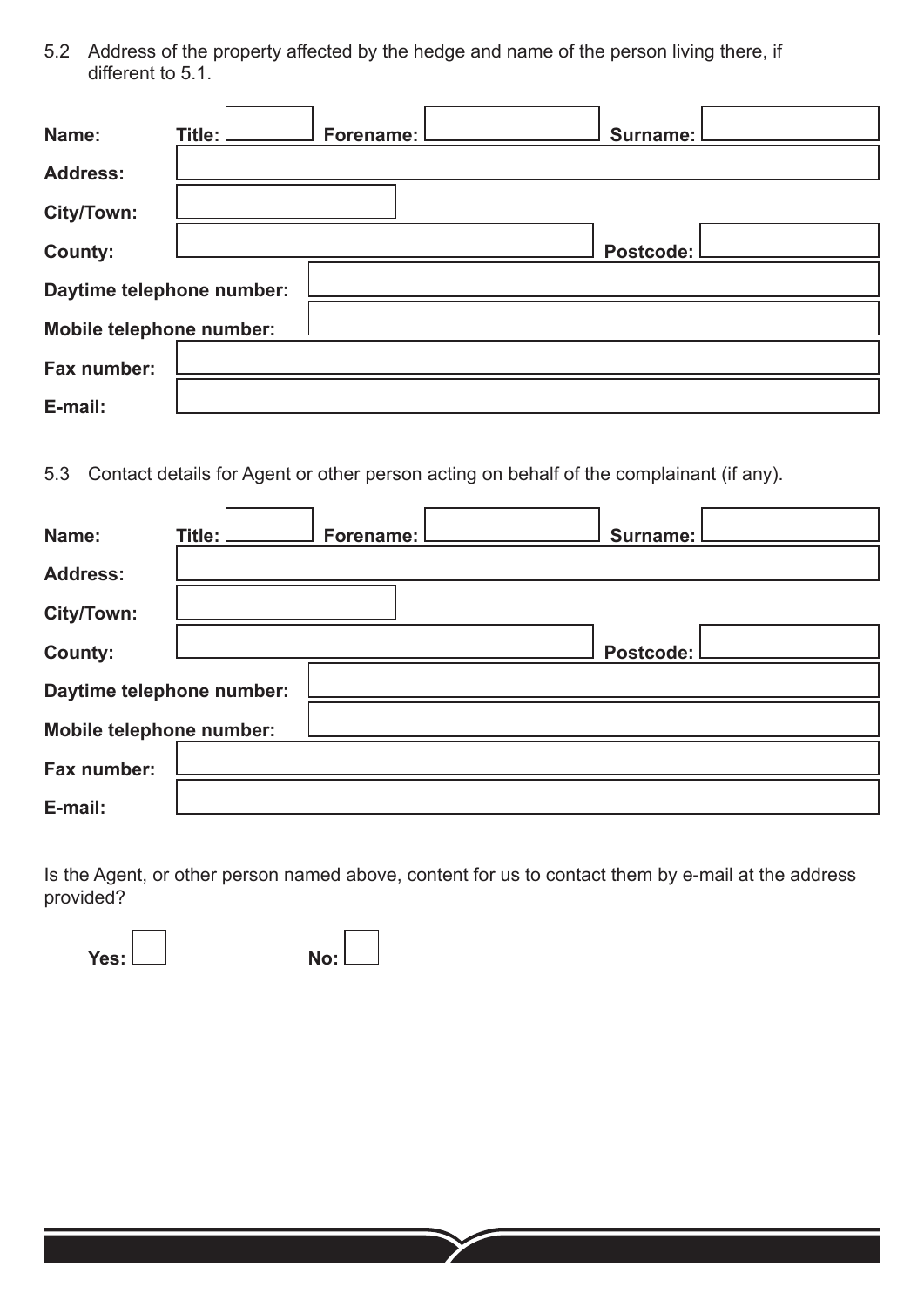5.4 Address of the site where the hedge is growing and name of person living there, if known.

| Name:                     | Title: | Forename: I | Surname: I |  |
|---------------------------|--------|-------------|------------|--|
| <b>Address:</b>           |        |             |            |  |
| City/Town:                |        |             |            |  |
| <b>County:</b>            |        |             | Postcode:  |  |
| Daytime telephone number: |        |             |            |  |
| Mobile telephone number:  |        |             |            |  |
| Fax number:               |        |             |            |  |
| E-mail:                   |        |             |            |  |

5.5 Name and address of the person who owns the property where the hedge is situated, if different to 5.4 and if known.

| Name:                     | Title: I |  | Forename: |  | Surname: I |  |
|---------------------------|----------|--|-----------|--|------------|--|
| <b>Address:</b>           |          |  |           |  |            |  |
| City/Town:                |          |  |           |  |            |  |
| <b>County:</b>            |          |  |           |  | Postcode:  |  |
| Daytime telephone number: |          |  |           |  |            |  |
| Mobile telephone number:  |          |  |           |  |            |  |
| Fax number:               |          |  |           |  |            |  |
| E-mail:                   |          |  |           |  |            |  |